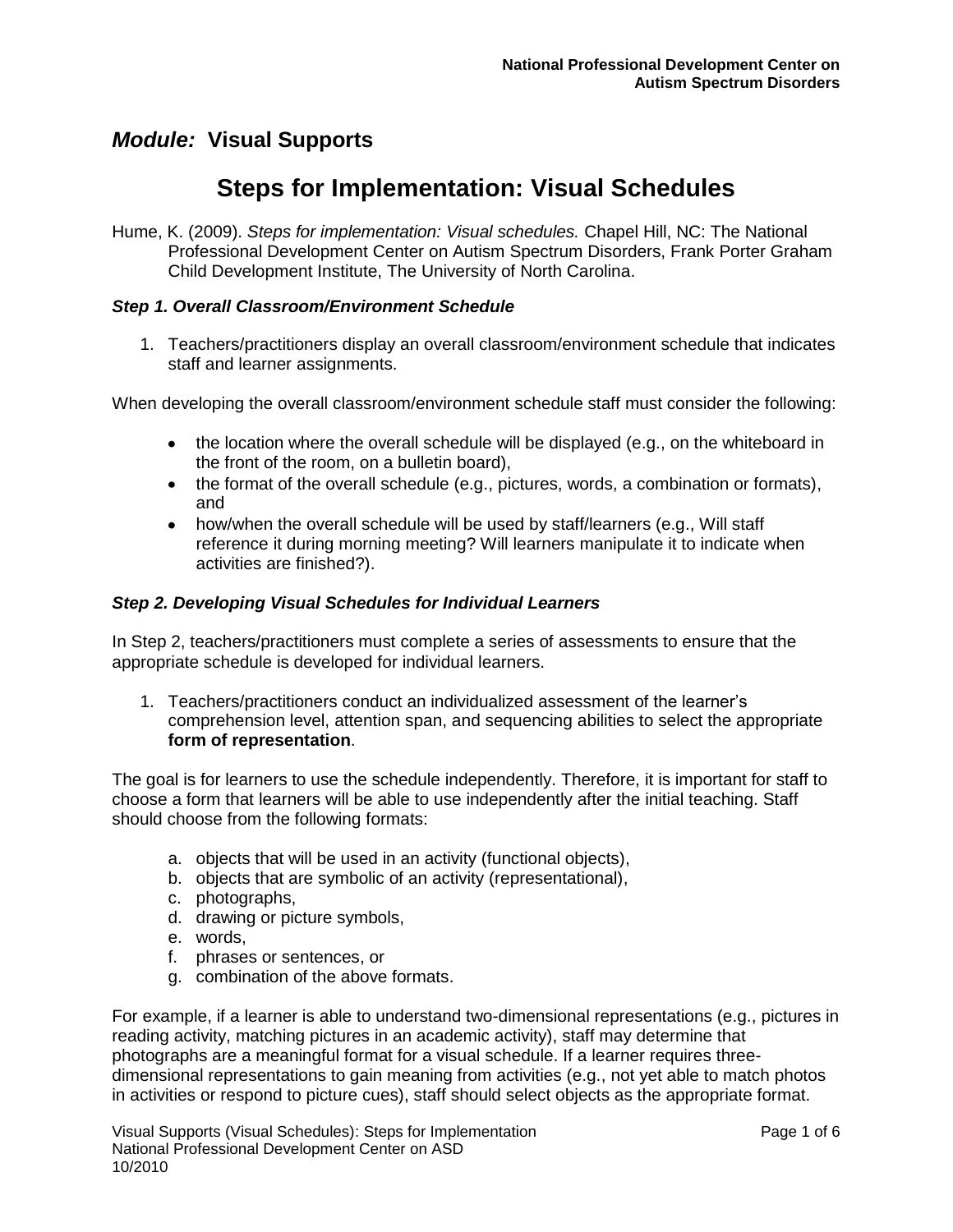Staff should be aware when choosing written formats that there is often a discrepancy between the decoding skills and the comprehension skills in children with ASD. Schedule format should be selected based on comprehension abilities.

2. Teachers/practitioners conduct an individualized assessment of the learner's comprehension level, attention span, and sequencing abilities to select the appropriate **schedule length and presentation format** (i.e., how much visual information will be visible to the learner at one time).

The goal is for learners to use the schedule independently so it is important for staff to choose a length that the learners will be able to use on his/her own after the initial teaching. Staff should choose from the following lengths and presentation formats:

- a. one item, signifying upcoming transitions;
- b. two items, presented left-to-right or top-to-bottom;
- c. three to four items, presented left-to-right or top-to-bottom;
- d. half-day, presented left-to-right or top-to-bottom; or
- e. full day, presented left-to-right or top-to-bottom.

Staff should keep in mind that if learners are not yet able to sequence, then presenting one piece of schedule information at a time is the appropriate length for initial implementation. In addition, many learners with ASD have anxiety about upcoming activities. The assessment process helps staff determine whether that anxiety is alleviated or exacerbated by the information on the schedule. Some learners benefit from seeing the sequence of activities that will occur throughout the day, while others benefit from seeing only several activities on their schedule at one time (too much visual information may be overwhelming).

3. Teachers/practitioners conduct an individualized assessment of the learner's comprehension level, attention span, and sequencing abilities to select the appropriate **method of manipulating the schedule**.

Staff should choose from the following:

- a. the learner carries an object that will be used in the upcoming activity,
- b. the learner carries an object/visual cue that represents an upcoming area. This object or visual cue is matched in the corresponding location (e.g., pocket, basket, envelope),
- c. the learner turns over the visual schedule cue/puts cue in a "Finished" location when activity is completed, or
- d. the learner marks off visual cue on schedule as completed.

If teachers/practitioners select functional objects as the appropriate schedule format for learners, learners will carry the object and use it in the next activity. For any other format (e.g., pictures, drawings, words), learners may manipulate the schedule cues in several different ways. Many learners benefit from carrying the schedule cue with them to the designated location and then matching the cue to a pocket or basket with the identical cue. Carrying the cue helps remind learners where they are going as they transition. Also, matching the item to an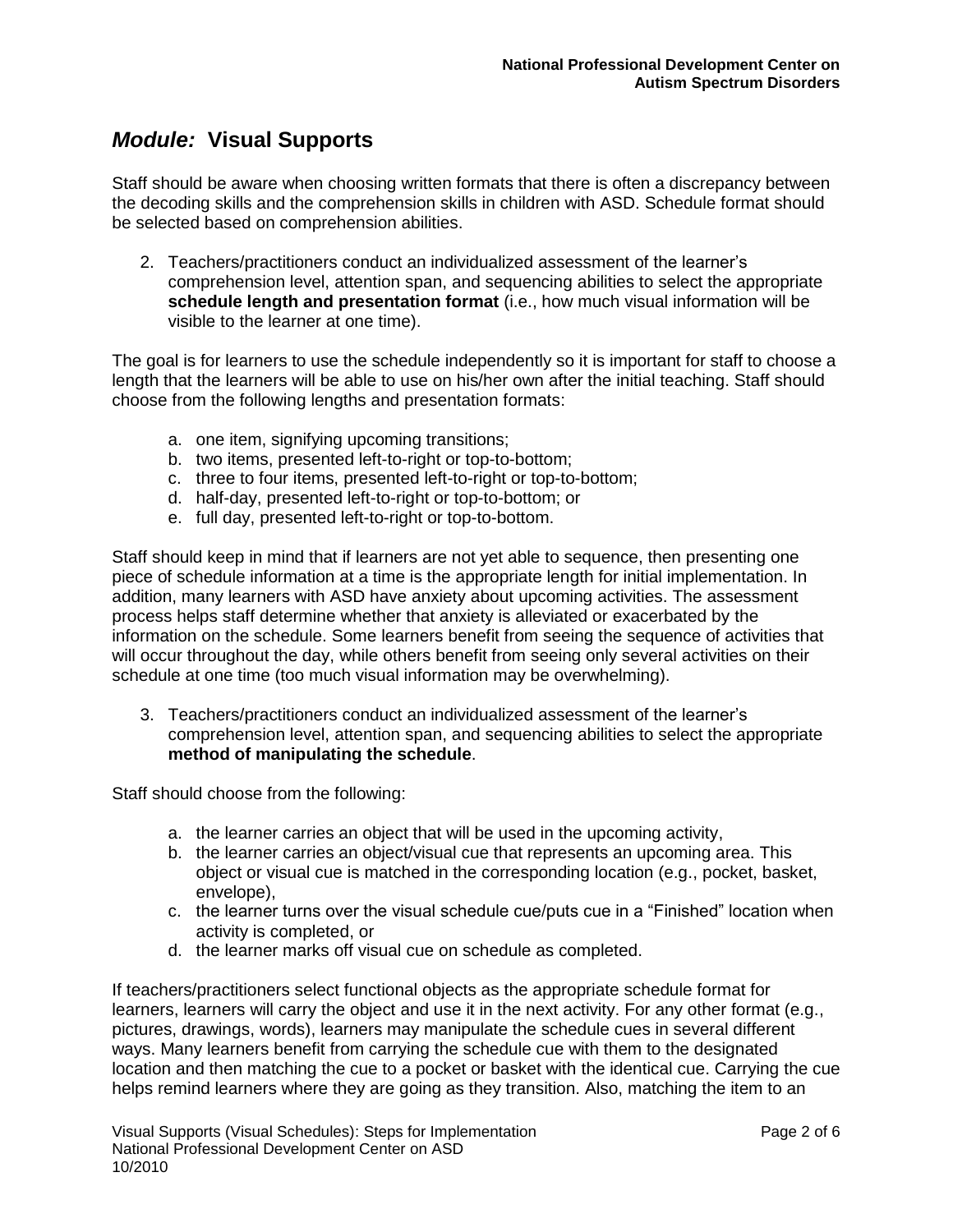identical item lets learners know they have arrived in the correct location. If learners are able to remember where they are going without carrying the schedule information with them, they may instead indicate that the activity is finished before moving on to the next location. Learners may take off a visual cue and place it in a "Finished" pocket, move schedule cues into a "Finished" column, cross off items on a written schedule, or place a checkmark  $(v)$  next to items when completed.

4. Teachers/practitioners conduct an individualized assessment of the learner's comprehension level, attention span, and sequencing abilities to select the appropriate **location of the schedule**.

Staff should choose from the following:

- a. teachers/practitioners bring schedule information to the learner,
- b. a stationary schedule is placed in a central location (e.g., wall, shelf, desk), or
- c. the learner carries a portable schedule across locations (e.g., clipboard, notebook).

Learners who are new to schedule use, have difficulty with transitions, and/or have a limited attention span will likely be more successful if staff members bring schedule information to them. For example, if it is time for a learner to transition to the book center, staff would bring the schedule cue or the entire schedule to the learner. The learner would then carry that schedule cue with them to the book area. This is often most appropriate when initially teaching learners how to move through the designated spaces with the schedule cues. As learners become more adept in their transitions, staff may decide to place the schedule in a central location. When it is time to transition learners would go to the central location, get the schedule information, and then move to the assigned location. Finally, some learners may be capable of carrying their schedule with them from location to location. This requires a great deal of responsibility and organization as learners are required to keep up with the schedule at each location. This is often most appropriate for learners who are served in several locations (e.g. general education classes, resource classes).

5. Teachers/practitioners conduct an individualized assessment of the learner's comprehension level, attention span, and sequencing abilities to select the appropriate **method to initiate schedule use** (e.g., transition from one activity to the next).

Staff should choose from the following:

- a. teachers/practitioners bring schedule information to the learner (as described above), or
- b. the learner moves to the schedule using a visual transition cue.

When it is time for learners to transition, teachers/practitioners determine how learners will initiate use of their schedules. When teachers/practitioners bring the schedule information to the learner, it is a clear cue that it is time to transition. If the schedule is placed in a central location or if it is portable, a visual cue is required to let learners know it is time to use their schedules and move to a different location. A visual transition cue should be developed and used with learners. This visual cue can be an index card with the learner's name on it, a photo of the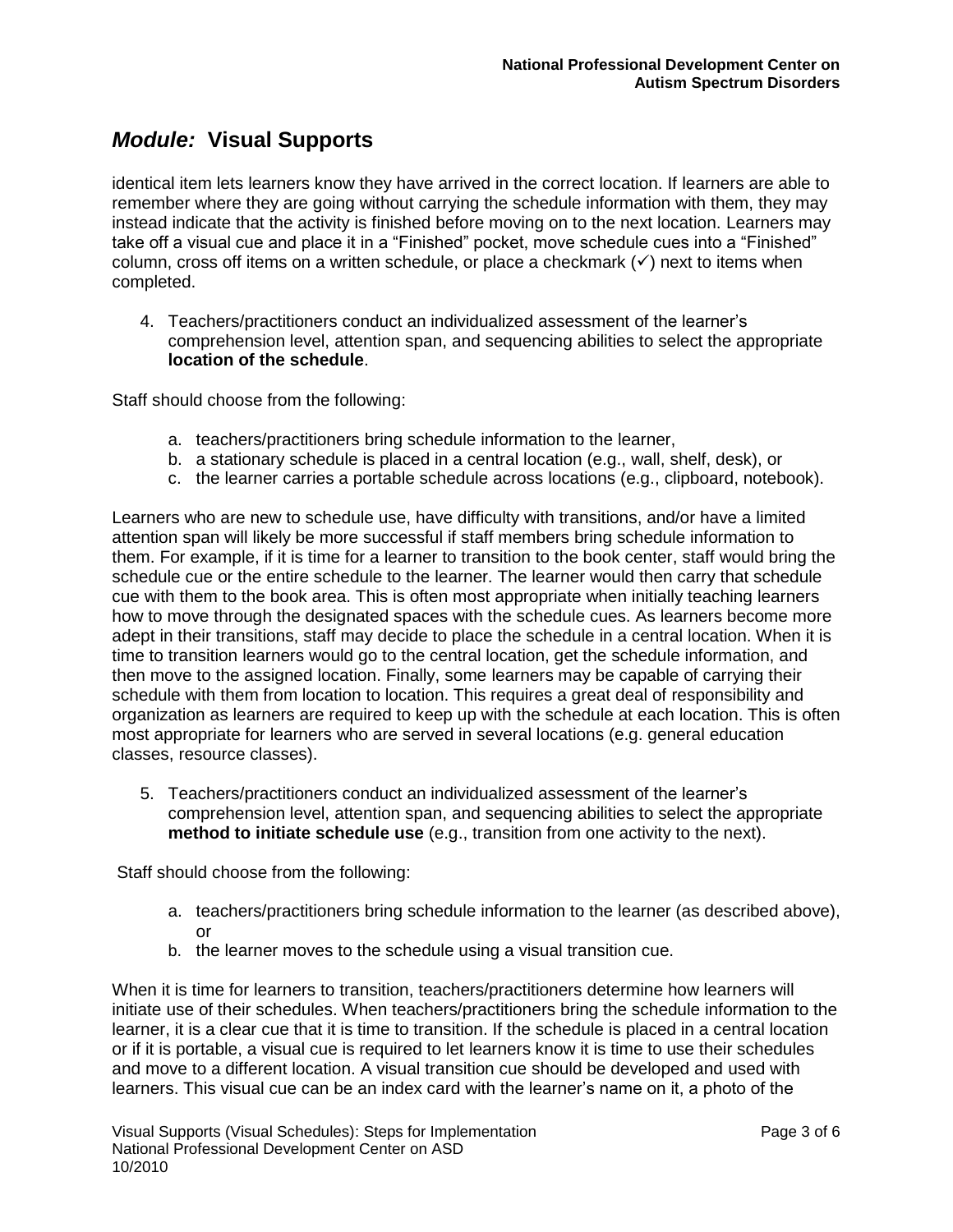learner, the words "Check Schedule" typed on a small card, or any other cue the staff and learners find meaningful. Along with the cue, staff should make a pocket or envelope to hang next to the learner's schedule or to place on the schedule binder/clipboard. When the visual cue to transition is given, learners carry the visual cue to their schedule, place it in the matching pocket, get the next visual cue, and then move on to the next scheduled location.

- 6. Additional elements are added to visual schedules as necessary:
	- a. color coding,
	- b. times,
	- c. alignment with school bells,
	- d. motivational components (e.g., pictures of favorite characters), or
	- e. behavioral cues (e.g., reminders about specific expectations).

#### *Step 3. Organizing Visual Schedules for Individual Learners*

In Step 3, teachers/practitioners organize the visual schedule and related elements for the learner. This is accomplished by completing the following tasks:

1. Teachers/practitioners arrange the learner's daily schedule prior to the learner's arrival OR with the learner if the team deems appropriate. *For example, all materials needed for schedule use are ready and organized across settings (e.g., all objects/drawings/photos/written schedule items are gathered and presented appropriately).*

If objects are used it is helpful to organize these in a bin/basket. Alternatively, staff can wear an apron so the necessary objects are within close reach. If pictures/photos/written schedule cards are used it is helpful to gather all of the cards needed for the learner's day and place them in a central location. Then as the learner needs them, they are readily available to place on the schedule or to give to learners. If schedules are written, it is helpful to have them written and ready before learners arrive.

*Note: In some cases it may be appropriate for learners to organize their own schedules. For example, learners may review a master classroom schedule when they arrive and then write/type their individual schedule for the day.*

- 2. Teachers/practitioners ensure that visual transition cues are in place, if appropriate.
- 3. Teachers/practitioners ensure that classroom/school areas are visually labeled with matching schedule components if appropriate (e.g., pocket with matching photo, object, icon).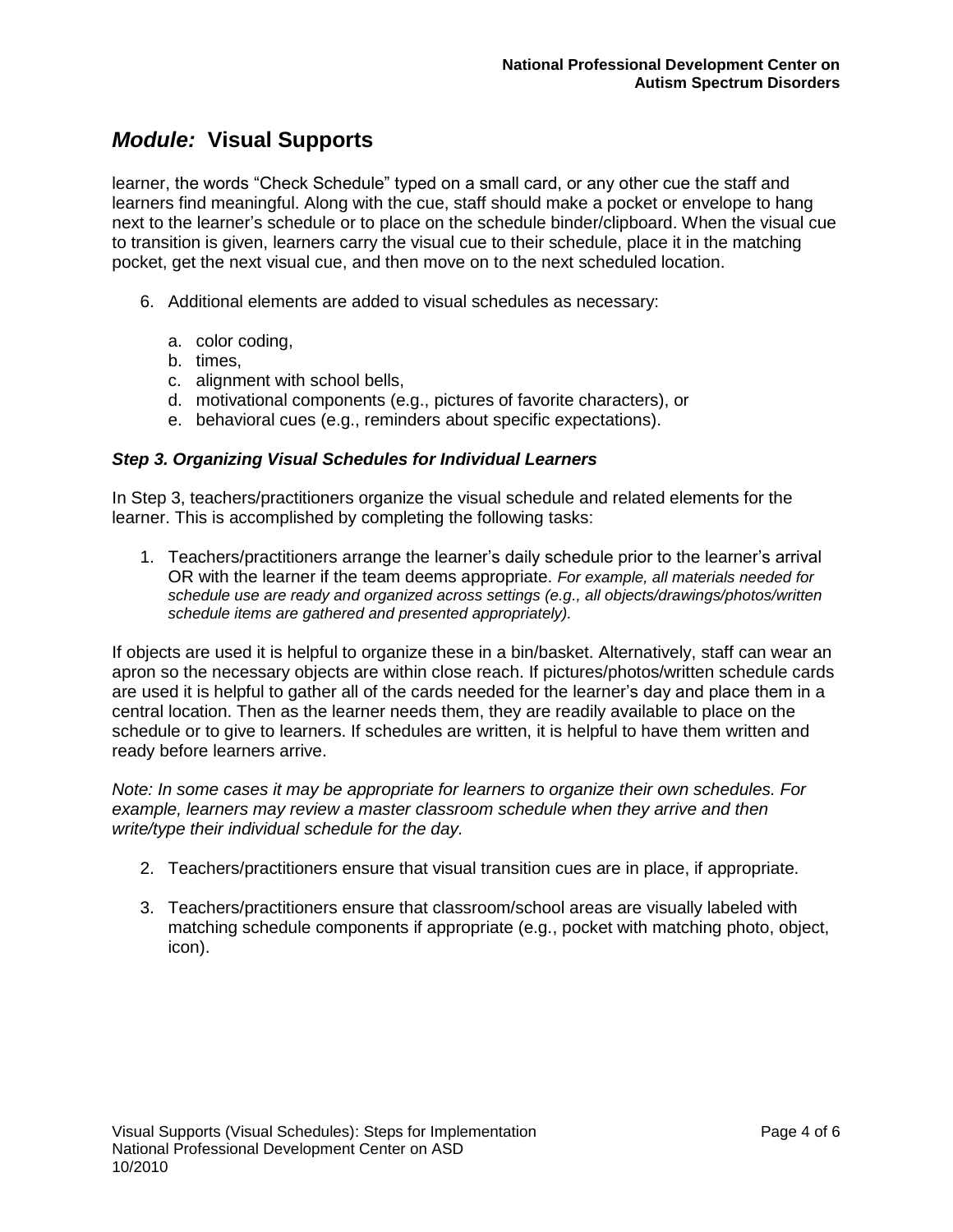#### *Step 4. Implementing Visual Schedules for Individual Learners*

- 1. Teachers/practitioners give the learner a visual cue to transition the learner to the schedule OR bring schedule information to the learner.
- 2. Teachers/practitioners teach the learner how to transition to the schedule with a visual cue AND/OR how to transition to a location with schedule information by:
	- a. standing behind learner when prompting use of visual schedule (to ensure learner is looking at schedule information, not the staff member);
	- b. placing schedule information in the learner's hand;
	- c. using only relevant language, identifying the location where the learner is going (i.e., "Play area" instead of "Come on, Steve, we're going over to the play area. I think you are going to love it!");
	- d. assisting the learner in getting to designated activity/location, and prompting learner to place schedule materials in appropriate location (e.g., to use the material if it is a functional object, or to match the material if appropriate);
	- e. ensuring that the learner remains in scheduled activity/location until next transition cue is given;
	- f. repeating steps "a" through "e" above until learner is able to complete this sequence independently across activities/locations; and
	- g. fading prompts as quickly as possible.
- 3. Once the learner has learned how to use the visual schedule, teachers'/practitioners' prompts are minimal during schedule use.
- 4. Individual learner's schedule use is consistent throughout the day.
- 5. Visual transition cue use is consistent throughout the day if appropriate.
- 6. Teachers/practitioners prepare the learner for changes in scheduled activities (e.g., visual cue to indicate a cancelled/new activity).
- 7. Individual learner schedules move with learners across settings OR elements of visual schedules are located across settings.

When information is presented to learners on their visual schedules, teachers/practitioners do their best to ensure that the activities will occur. Consider a visual schedule a "visual promise" to the learners. Sometimes, however, the unforeseen occurs and an activity that has been placed on a learner's schedule cannot occur due to a change in plans, staff absence, or weather changes (e.g., indoor recess, cancellations). When this happens, it is important that staff implement a procedure to teach their learners about the upcoming change. It is best to explicitly teach this process; in essence, to practice several "planned" changes before an unexpected change occurs. For example, learners may have a visual cue that indicates that math group is coming next on their schedule. The teacher/practitioner places a "CHANGE" card on top of the math cue and places a new schedule card on the schedule. When initially teaching this concept, it is helpful to remove a non-preferred item from the schedule and replace it with a preferred